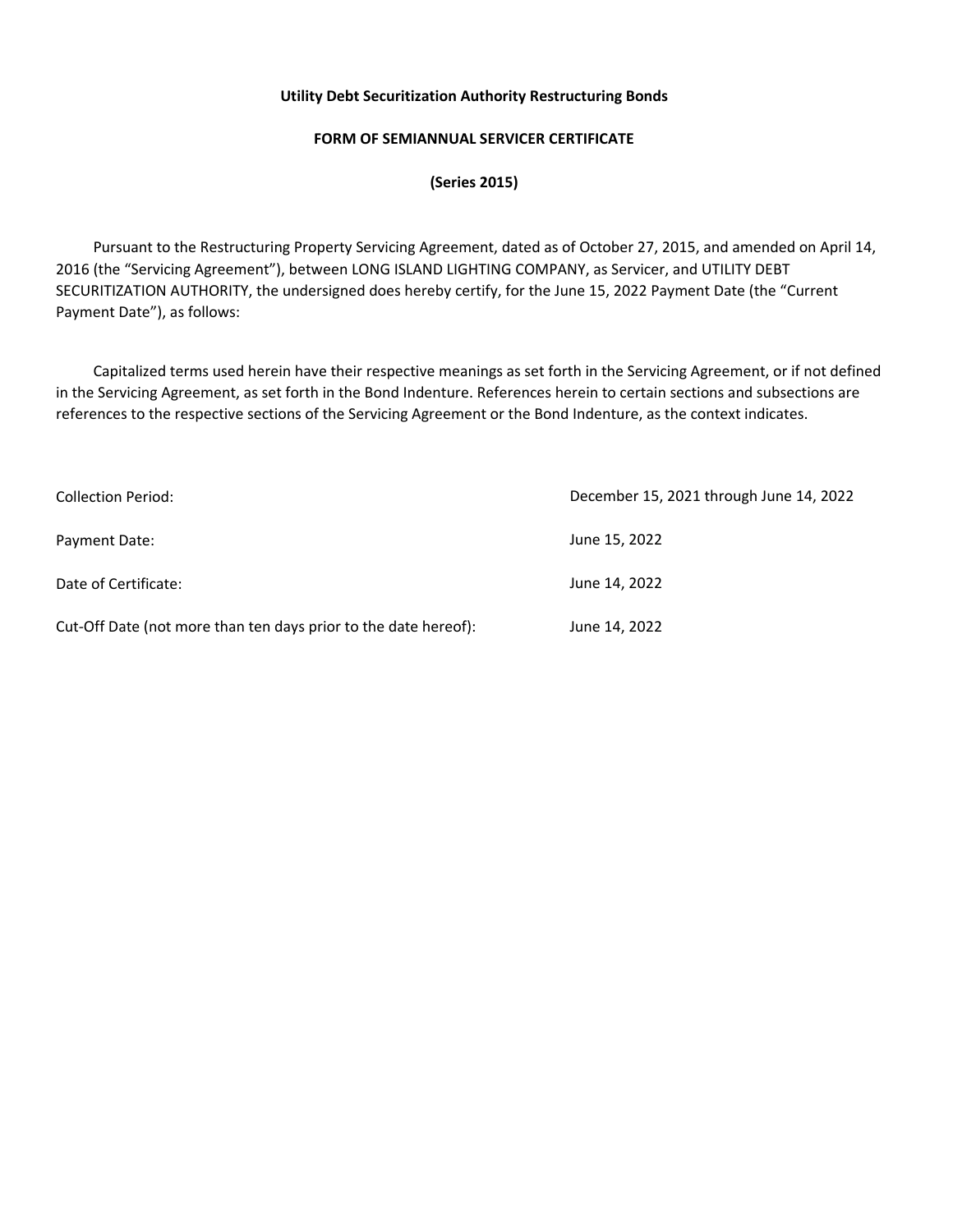### **FORM OF SEMIANNUAL SERVICER CERTIFICATE**

### **(Series 2015)**

- (a) Available Amounts on Deposit in Collection Account (including Excess Funds Subaccount) as of Cut-Off Date (June 14, 2022): \$39,654,597.85
- (b) Actual or Estimated Remittances from the date in (a) above through the Servicer Business Date preceding Current Payment Date: \$0.00
- (c) Total Amounts Available to Trustee for Payment of Bonds and Other Ongoing Financing Costs: \$39,654,597.85 + \$19,947,731.85 (reserve fund) = \$59,602,329.70
- (d) Allocation of Available Amounts as of Current Payment Date allocable to payment of principal and interest on Bonds on Current Payment Date:

|         | <b>Principal Due</b> | <b>Interest</b> | <b>Total Principal + Interest</b> |
|---------|----------------------|-----------------|-----------------------------------|
| $T-1$   | \$0.00               | \$0.00          | \$0.00                            |
| $T-2$   | 0.00                 | 0.00            | 0.00                              |
| $T-3$   | 10,560,000.00        | 264,000.00      | 10,824,000.00                     |
| $T-4$   | 0.00                 | 270,625.00      | 270,625.00                        |
| $T-5$   | 0.00                 | 153,750.00      | 153,750.00                        |
| $T-6$   | 0.00                 | 157,625.00      | 157,625.00                        |
| $T - 7$ | 0.00                 | 543,625.00      | 543,625.00                        |
| $T-8$   | 0.00                 | 557,125.00      | 557,125.00                        |
| $T-9$   | 0.00                 | 1,294,125.00    | 1,294,125.00                      |
| $T-10$  | 0.00                 | 1,326,375.00    | 1,326,375.00                      |
| $T-11$  | 0.00                 | 207,500.00      | 207,500.00                        |
| $T-12$  | 0.00                 | 120,875.00      | 120,875.00                        |
| $T-13$  | 0.00                 | 158,750.00      | 158,750.00                        |
| $T-14$  | 0.00                 | 79,800.00       | 79,800.00                         |
| $T-15$  | 0.00                 | 3,340,000.00    | 3,340,000.00                      |
| $T-16$  | 0.00                 | 450,000.00      | 450,000.00                        |
| $T-17$  | 0.00                 | 3,328,375.00    | 3,328,375.00                      |
| $T-18$  | 0.00                 | 2,278,250.00    | 2,278,250.00                      |
| $T-19$  | 0.00                 | 2,493,125.00    | 2,493,125.00                      |
| $T-20$  | 0.00                 | 3,228,250.00    | 3,228,250.00                      |
| $T-21$  | 0.00                 | 2,872,000.00    | 2,872,000.00                      |
| $T-22$  | 0.00                 | 1,000,000.00    | 1,000,000.00                      |
| Total:  | \$10,560,000.00      | \$24,124,175.00 | \$34,684,175.00                   |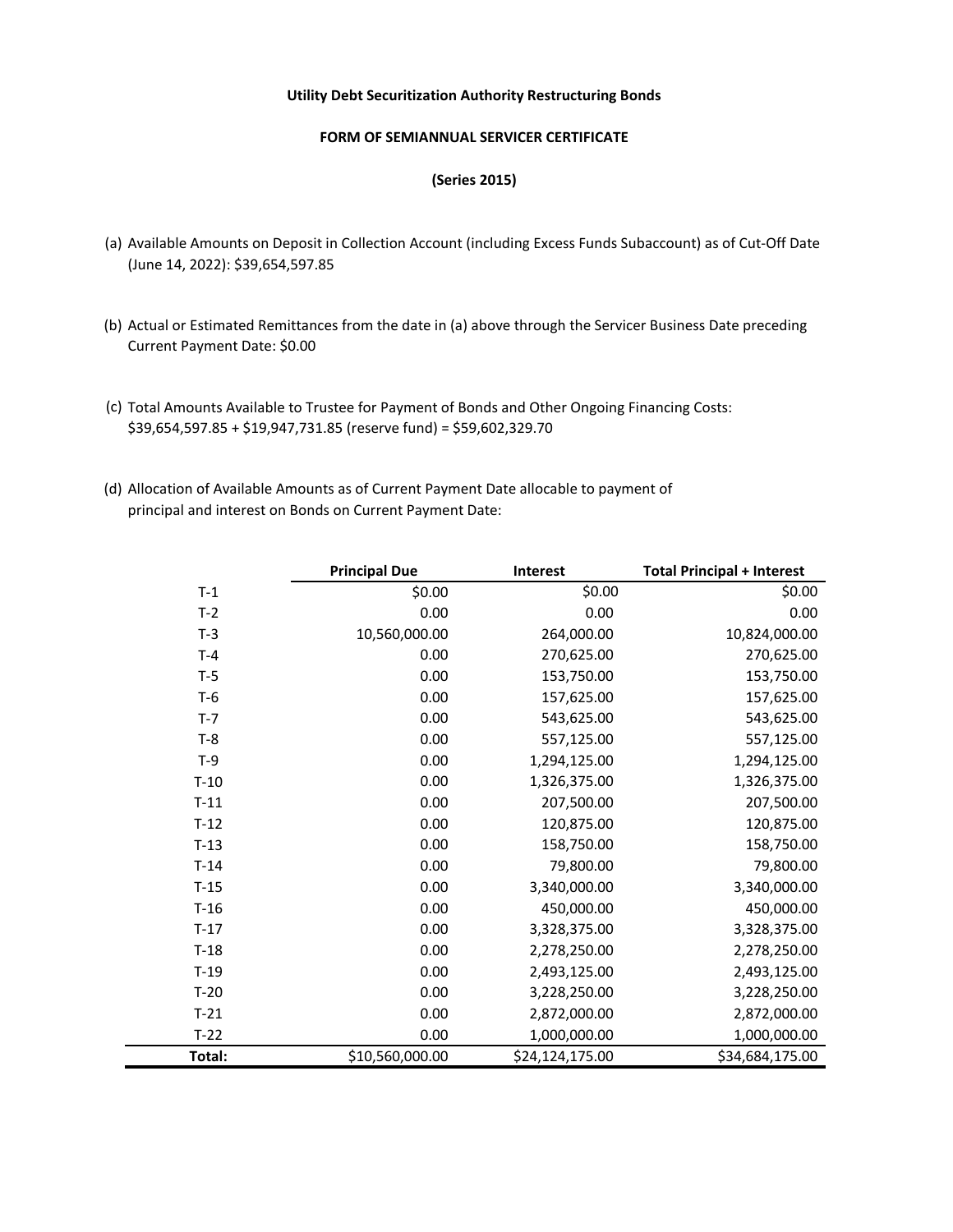# **FORM OF SEMIANNUAL SERVICER CERTIFICATE**

**(Series 2015)** 

(e) Outstanding Amount of Bonds prior to, and after giving effect to the payment on the Current Payment Date and the difference, if any, between the Outstanding Amount specified in the Expected Amortization Schedule (after giving effect to payments to be made on such Payment Date set forth above) and the Principal Balance to be Outstanding (following payment on Current Payment Date):

|        | Principal outstanding (as of | <b>Principal outstanding (following</b> |
|--------|------------------------------|-----------------------------------------|
|        | the                          | the payment on the Current              |
|        | date of this certificate):   | <b>Payment Date):</b>                   |
| $T-1$  | \$0.00                       | \$0.00                                  |
| $T-2$  | 0.00                         | 0.00                                    |
| $T-3$  | 10,560,000.00                | 0.00                                    |
| $T-4$  | 10,825,000.00                | 10,825,000.00                           |
| $T-5$  | 6,150,000.00                 | 6,150,000.00                            |
| $T-6$  | 6,305,000.00                 | 6,305,000.00                            |
| $T-7$  | 21,745,000.00                | 21,745,000.00                           |
| $T-8$  | 22,285,000.00                | 22,285,000.00                           |
| $T-9$  | 51,765,000.00                | 51,765,000.00                           |
| $T-10$ | 53,055,000.00                | 53,055,000.00                           |
| $T-11$ | 8,300,000.00                 | 8,300,000.00                            |
| $T-12$ | 4,835,000.00                 | 4,835,000.00                            |
| $T-13$ | 6,350,000.00                 | 6,350,000.00                            |
| $T-14$ | 5,320,000.00                 | 5,320,000.00                            |
| $T-15$ | 133,600,000.00               | 133,600,000.00                          |
| $T-16$ | 30,000,000.00                | 30,000,000.00                           |
| $T-17$ | 133,135,000.00               | 133,135,000.00                          |
| $T-18$ | 91,130,000.00                | 91,130,000.00                           |
| $T-19$ | 99,725,000.00                | 99,725,000.00                           |
| $T-20$ | 129,130,000.00               | 129,130,000.00                          |
| $T-21$ | 114,880,000.00               | 114,880,000.00                          |
| $T-22$ | 50,000,000.00                | 50,000,000.00                           |
| Total: | \$989,095,000.00             | \$978,535,000.00                        |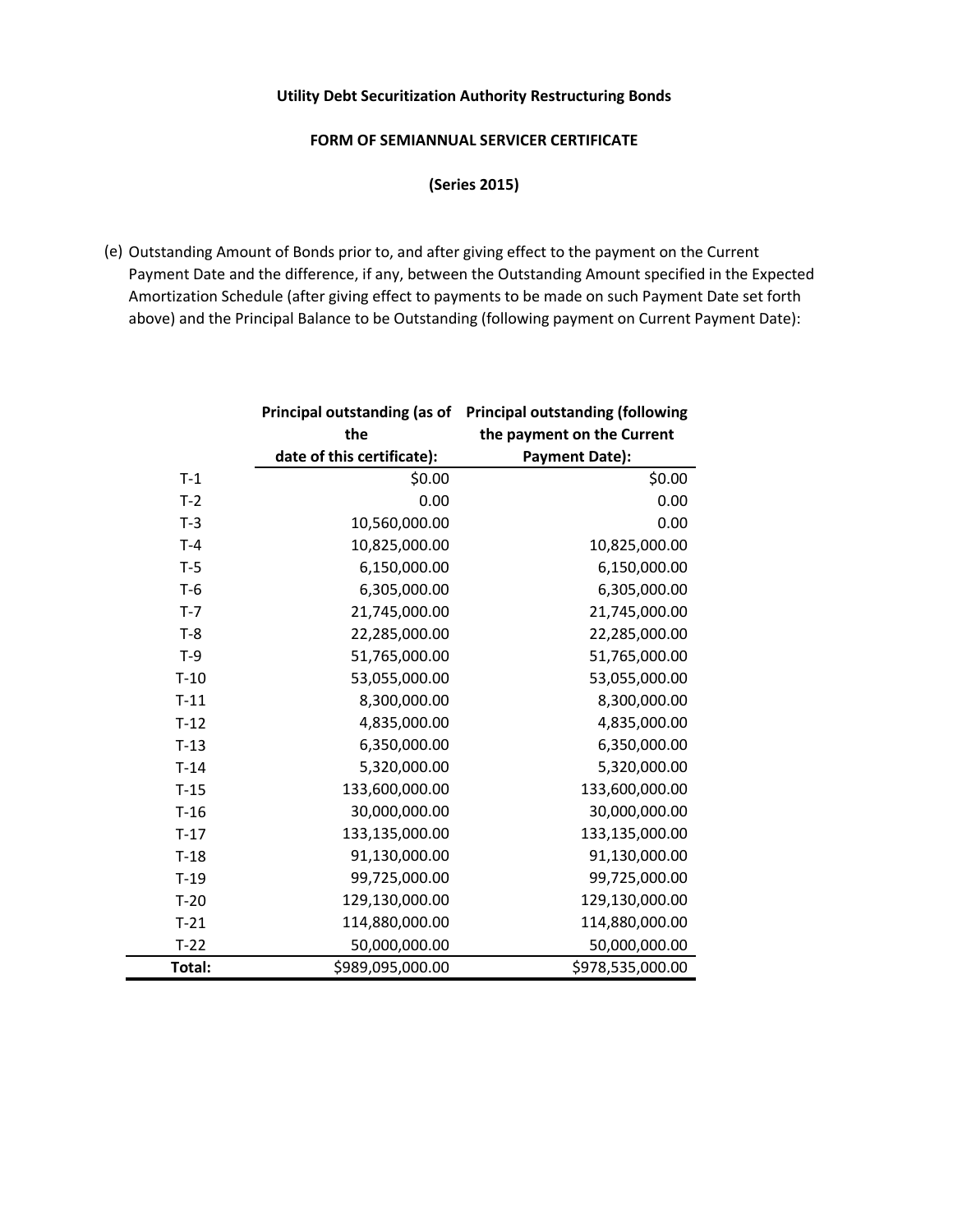#### **FORM OF SEMIANNUAL SERVICER CERTIFICATE**

**(Series 2015)** 

(f) Difference between (e) above and Outstanding Amount specified in the Expected Amortization Schedule:

| $T-1$  | \$0.00 |
|--------|--------|
| $T-2$  | 0.00   |
| $T-3$  | 0.00   |
| $T-4$  | 0.00   |
| $T-5$  | 0.00   |
| $T-6$  | 0.00   |
| $T-7$  | 0.00   |
| $T-8$  | 0.00   |
| $T-9$  | 0.00   |
| $T-10$ | 0.00   |
| $T-11$ | 0.00   |
| $T-12$ | 0.00   |
| $T-13$ | 0.00   |
| $T-14$ | 0.00   |
| $T-15$ | 0.00   |
| $T-16$ | 0.00   |
| $T-17$ | 0.00   |
| $T-18$ | 0.00   |
| $T-19$ | 0.00   |
| $T-20$ | 0.00   |
| $T-21$ | 0.00   |
| $T-22$ | 0.00   |
| Total: | \$0.00 |

(g) All other transfers to be made on the Current Payment Date, including amounts to be paid to the Bond Trustee and to the Servicer pursuant to Section 8.02(e) of the Bond Indenture:

#### **Ongoing Financing Costs:**

| Administrative Fee             | \$50,000.00  |
|--------------------------------|--------------|
| Servicer Fees and Expenses     | 250,528.75   |
| <b>Accounting Fees</b>         | 40,000.00    |
| <b>Rating Agency Fees</b>      | 0.00         |
| <b>Bond Counsel</b>            | 2,577.50     |
| <b>Administration Expenses</b> | 1,250.00     |
| Bond Trustee Fee and Expenses  | 31,100.00    |
| <b>Total</b>                   | \$375,456.25 |